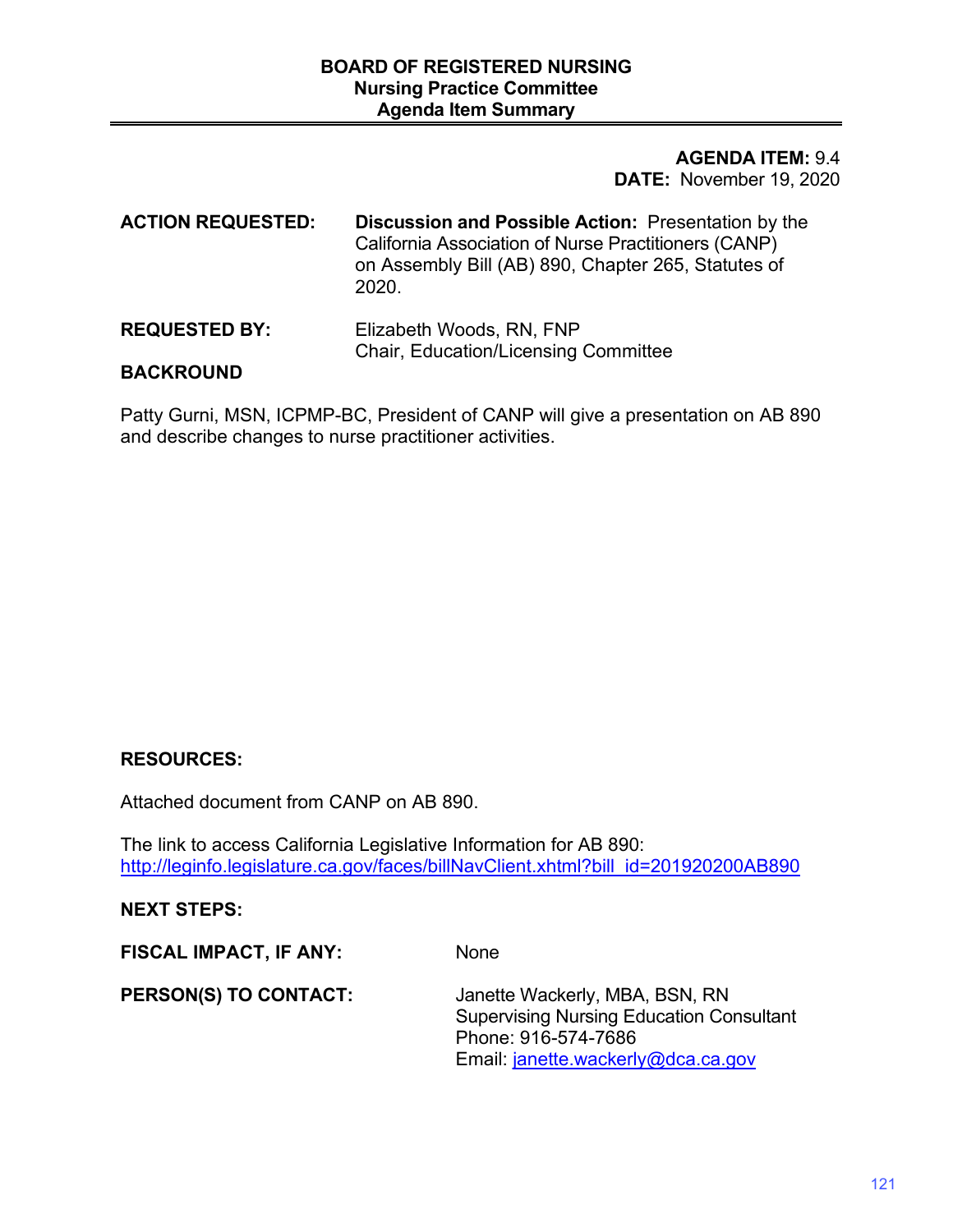CANP CALIFORNIA ASSOCIATION FOR NURSE PRACTITIONERS



# AB 890\* An Overview

AB 890 will create two new categories of nurse practitioners (NPs) to function independently within a defined scope of practice without standardized procedures. Organizations may continue their current arrangements of NP practice, supervision, and standardized procedures for NPs who do not meet the qualifications of the two categories of NPs or choose not to pursue independent NP practice. Education, training, national certification, regulatory, and medical staff governance requirements for these two NP categories are defined in AB 890. In order for NPs to be eligible to practice independently under these two categories, certain provisions of the law need to be further refined through the promulgation of regulations by the Board of Registered Nursing (BRN). A summary of key provisions of the law with a description of the pre-requisite work is described below.

## THE "103 NP"

The 103 NPs are so named in reference to the Business and Professions Code (BPC) Section 2837.<u>103</u>. following requirements. Many of the requirements below need governmental action by the BRN and other 103 NPs are eligible to practice pursuant to a defined scope of practice without standardized procedures who 1) work in one of the settings below in which one or more physicians practice, and 2) satisfy the state agencies before 103 NPs can practice. A description of the governmental action is listed in the table.

# 103 NP Settings BPC §2837.103(a)(2)(A)-(F)

#### Authorized Settings and Organizations

Any of the following settings that has one or more physicians and surgeons:

- A clinic, as defined in Section 1200 of the Health and Safety Code.
- A health facility, as defined in Section 1250 of the Health and Safety Code, except for the following described under Exempted Settings.
- A facility described in Chapter 2.5 (commencing with Section 1440) of Division 2 of the Health and Safety Code.
- A medical group practice, including a professional medical corporation, as defined in Section 2406, another form of corporation controlled by physicians and surgeons, a medical partnership, a medical foundation exempt from licensure, or another lawfully organized group of physicians and surgeons that provides health care services.
- A home health agency, as defined in Section 1727 of the Health and Safety Code.
- A hospice facility licensed pursuant to Chapter 8.5 (commencing with Section 1745) of Division 2 of the Health and Safety Code.

#### Exempted Settings

NPs will still need to practice under standardized procedures.

- A correctional treatment center, as defined in paragraph (1) of subdivision (j) of Section 1250 of the Health and Safety Code.
- A state hospital, as defined in Section 4100 of the Welfare and Institutions Code.

California Association for Nurse Practitioners [www.canpweb.org](http://www.canpweb.org/)  October 23, 2020 \* AB 890 (Wood), Chapter 265, Statutes of 2020

 *Health*Impact [www.healthimpact.org](http://www.healthimpact.org/) 1

122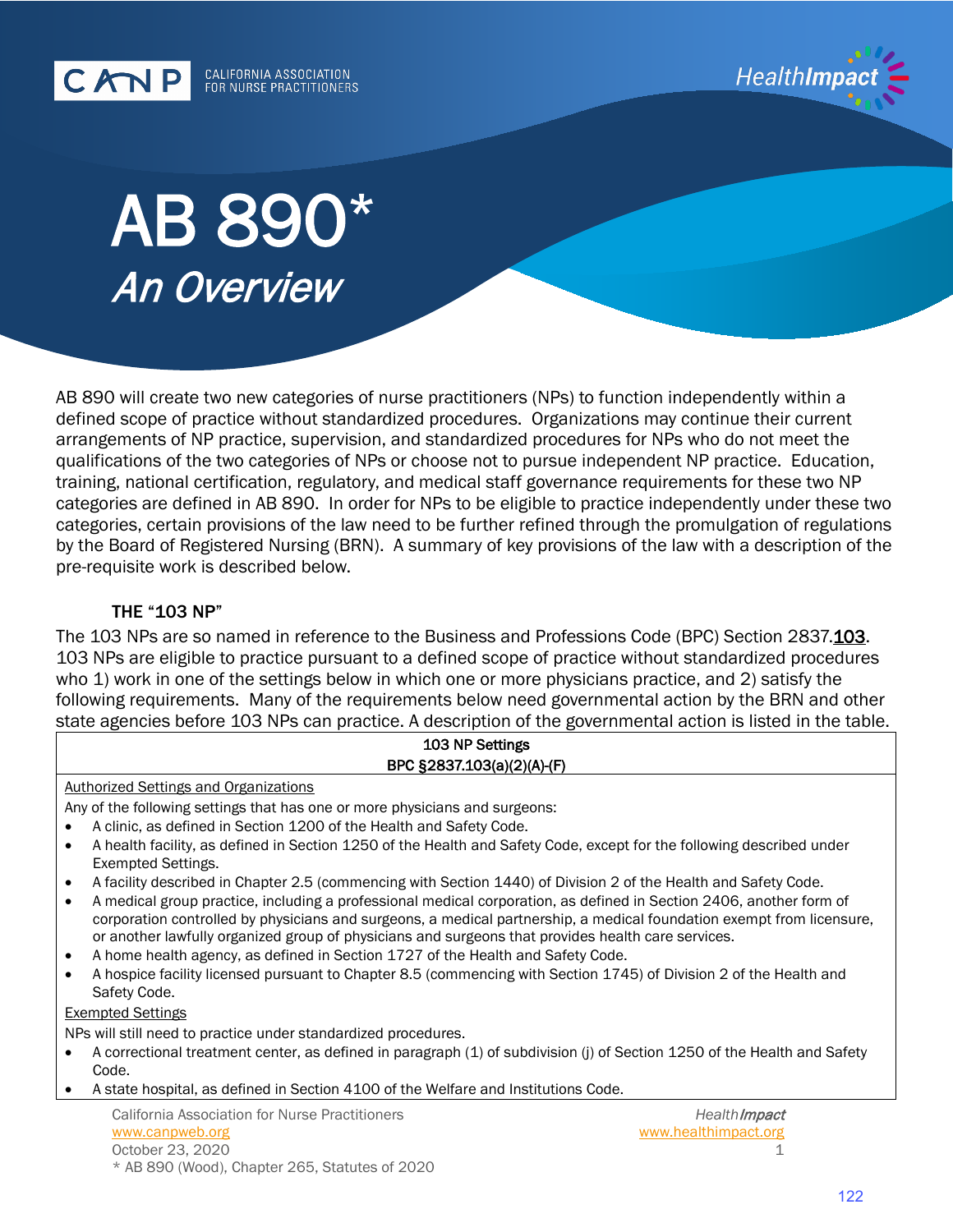| 103 NP Requirements                                                                                                                                                                                                           |                                               |                                                                                                                                                                                                                                                                                                                                                                                          |  |  |
|-------------------------------------------------------------------------------------------------------------------------------------------------------------------------------------------------------------------------------|-----------------------------------------------|------------------------------------------------------------------------------------------------------------------------------------------------------------------------------------------------------------------------------------------------------------------------------------------------------------------------------------------------------------------------------------------|--|--|
| Requirement                                                                                                                                                                                                                   | <b>BPC Section</b>                            | <b>Governmental Action</b>                                                                                                                                                                                                                                                                                                                                                               |  |  |
| The NP has passed a national NP<br>board certification examination.                                                                                                                                                           | 2837.103(a)(1)(A)                             | None.                                                                                                                                                                                                                                                                                                                                                                                    |  |  |
| If applicable, the NP must pass a<br>supplemental examination developed<br>by the Dept of Consumer Affairs Office<br>of Professional Examination Services<br>(OPES).                                                          | 2837.103(a)(1)(A) and<br>$2837.105(a)(1)-(2)$ | The BRN and OPES shall conduct an analysis of national<br>NP certification examinations to see if the national NP<br>certification aligns with the NP scope of practice in Bus. &<br>Prof. Code §2837.103(c) et seq. <sup>1</sup> If there are<br>competencies that are not covered by the national NP<br>certification exams, then the OPES will need to create a<br>supplemental exam. |  |  |
| The NP holds a certification as an NP<br>from a national certifying body<br>accredited by the National<br>Commission for Certifying Agencies or<br>the American Board of Nursing<br>Specialties and recognized by the<br>BRN. | 2837.103(a)(1)(B)                             | <b>None.</b> The BRN already recognizes these national<br>certifications in Title 16 § 1482(a)(2).                                                                                                                                                                                                                                                                                       |  |  |
| The NP provides documentation that<br>the NP education was consistent to<br>already existing BRN regulations in<br>BPC §2836.                                                                                                 | 2837.103(a)(1)(C)                             | None. This is already being address through the BRN NP<br>application process.                                                                                                                                                                                                                                                                                                           |  |  |
| The NP has completed a transition to<br>practice (TTP) in California of a<br>minimum of three full-time equivalent<br>years of practice or 4600 hours.                                                                        | 2837.103(a)(1)(D)                             | The BRN shall define the minimum standards for transition<br>to practice through promulgation of regulations mandated<br>by BPC §2837.101(c).                                                                                                                                                                                                                                            |  |  |

## THE "104 NP"

The 104 NPs are so named in reference to the Business and Professions Code (BPC) Section 2837.<u>104</u>. 104 NPs are eligible to practice independently pursuant to a defined scope of practice without the following criteria.<sup>2</sup> This means that an NP can open up their own practice/business pursuant to already existing laws such as, but not limited to, a nursing corporation. The BRN will issue a separate NP certificate once the NP completes all of the 104 NP requirements and submits an application to the BRN.<sup>3</sup> standardized procedures in settings outside those listed in BPC Section 2837.103(a)(2)(A)-(F) if they meet BPC 2837.10[4](#page-2-3) goes into effect starting January 1, 2023.<sup>4</sup> Therefore, NPs will not be eligible to become a 104 NP until that date.

| 104 NP Requirements                                                                                                                                                                           |                                     |                                             |  |  |
|-----------------------------------------------------------------------------------------------------------------------------------------------------------------------------------------------|-------------------------------------|---------------------------------------------|--|--|
| Requirement                                                                                                                                                                                   | <b>BPC Section</b>                  | Governmental Action                         |  |  |
| The 104 NP must meet all of the same<br>requirements as the 103 NPs:<br>National certification<br>$\bullet$<br>OPES exam, if applicable<br>$\bullet$<br>BRN-approved NP education<br>TTP<br>٠ | $2837.104(a)$ and<br>2837.104(a)(1) | Same as the 103 NP requirements list above. |  |  |
| Holds a valid and active RN license<br>and a master's degree in nursing or<br>other clinical field related to nursing or<br>a doctoral degree in nursing.                                     | 2837.104(b)(1)(B)                   | None.                                       |  |  |

<span id="page-2-1"></span><span id="page-2-0"></span>1 "*et seq.*" is a legal abbreviation for *et sequentes or et sequentia* meaning "and the following [sections, pages, etc.]."<br><sup>2</sup> BPC §2837.104(a)(1).<br><sup>3</sup> BPC §2837.104(b).

<span id="page-2-3"></span><span id="page-2-2"></span><sup>3</sup> BPC §2837.104(b).<br><sup>4</sup> BPC §2837.104(a).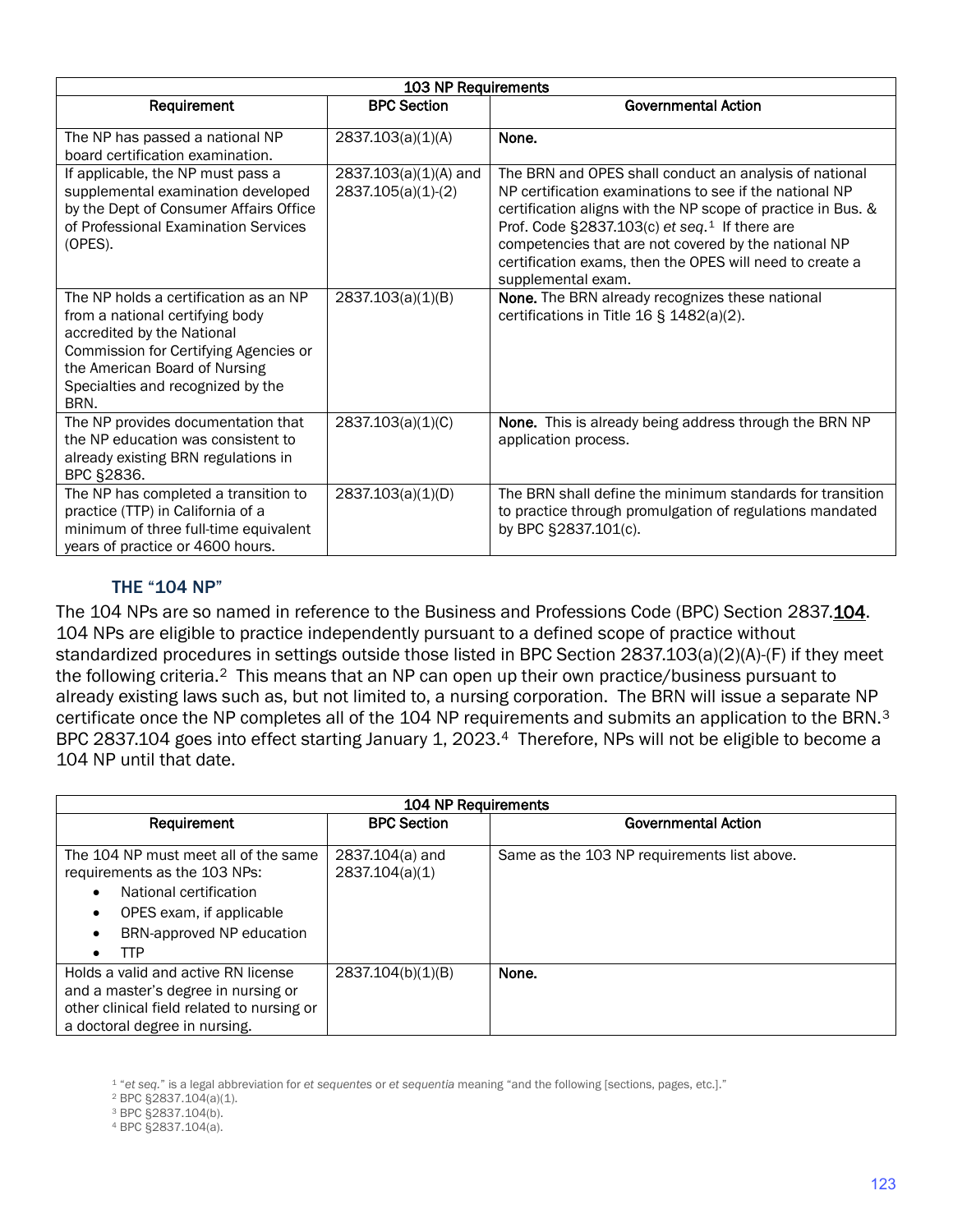| <b>104 NP Requirements</b>              |                   |                                                       |  |  |
|-----------------------------------------|-------------------|-------------------------------------------------------|--|--|
| The NP has practiced as an NP in        | 2837.104(b)(1)(C) | The BRN may lower this requirement at its discretion. |  |  |
| good standing for at least three years, |                   |                                                       |  |  |
| not inclusive of the TTP. The BRN may,  |                   |                                                       |  |  |
| at its discretion, lower this           |                   |                                                       |  |  |
| requirement for an NP who holds a       |                   |                                                       |  |  |
| Doctorate of Nursing Practice (DNP)     |                   |                                                       |  |  |
| based on practice experience gained     |                   |                                                       |  |  |
| in the course of doctoral education.    |                   |                                                       |  |  |

## BRN NP ADVISORY COMMITTEE

AB 890 directs the BRN to create a Nurse Practitioner Advisory Committee to advise and make recommendations on matters including, but not limited to, education, appropriate standard of care, and other matters specified by the BRN.<sup>[5](#page-3-0)</sup> The committee shall provide recommendations or guidance to the Board when the Board is considering disciplinary action against an NP. The committee shall consist of four qualified NPs, two physicians with demonstrated experience working with NPs, and one public member.<sup>6</sup>

# SCOPE OF PRACTICE

NPs who meet the requirements of Sections  $103<sup>7</sup>$  $103<sup>7</sup>$  $103<sup>7</sup>$  and  $104<sup>8</sup>$  $104<sup>8</sup>$  $104<sup>8</sup>$  will be able to practice under the following scope of practice:

- $\triangleright$  Conduct an advanced assessment.
- $\triangleright$  Order, perform, and interpret diagnostic procedures.
	- o For radiologic procedures, an NP can order diagnostic procedures and utilize the findings or results in treating the patient. An NP may perform or interpret clinical laboratory procedures that they are permitted to perform under BPC §1206 and under the federal Clinical Laboratory Improvement Act (CLIA).
- $\triangleright$  Establish primary and differential diagnoses.
- $\triangleright$  Prescribe, order, administer, dispense, procure, and furnish therapeutic measures, including, but not limited to the following:
	- $\circ$  Diagnose, prescribe, and institute therapy or referrals of patients to health care agencies, health care providers, and community resources.
	- o Prescribe, administer, dispense, and furnish pharmacologic agents, including over-the-counter, legend, and controlled substances.
	- interventions, including, but not limited to, durable medical equipment, medical devices, nutrition, o Plan and initiate a therapeutic regiment that includes ordering and prescribing nonpharmacological blood and blood products, and diagnostic and supportive services, including, but not limited to, home health care, hospice, and physical and occupational therapy.
- $\triangleright$  After performing a physical examination, certify disability pursuant to Section 2708 of the Unemployment Insurance Code.
- $\triangleright$  Delegate tasks to a medical assistant.

## **OBLIGATIONS**

<span id="page-3-0"></span>103 and 104 NPs must do the following:

- <span id="page-3-4"></span><span id="page-3-3"></span><span id="page-3-2"></span><span id="page-3-1"></span> $\triangleright$  Verbally inform all new patients in a language understandable to the patient that an NP is not a physician.<br>For Spanish language speakers, the NP shall use the standard phrase, "enfermera/o especializada/o."[9](#page-3-4) For Spanish language speakers, the NP shall use the standard phrase, "enfermera/o especializada/o."<sup>9</sup>
	- 5 BPC §2837.102(a).
	- 6 BPC §2837.102(b).
	- 7 BPC §2837.103(c) *et seq.*
	- 8 BPC §2837.104(a)(1) and BPC §2837.104(b)(1)*.*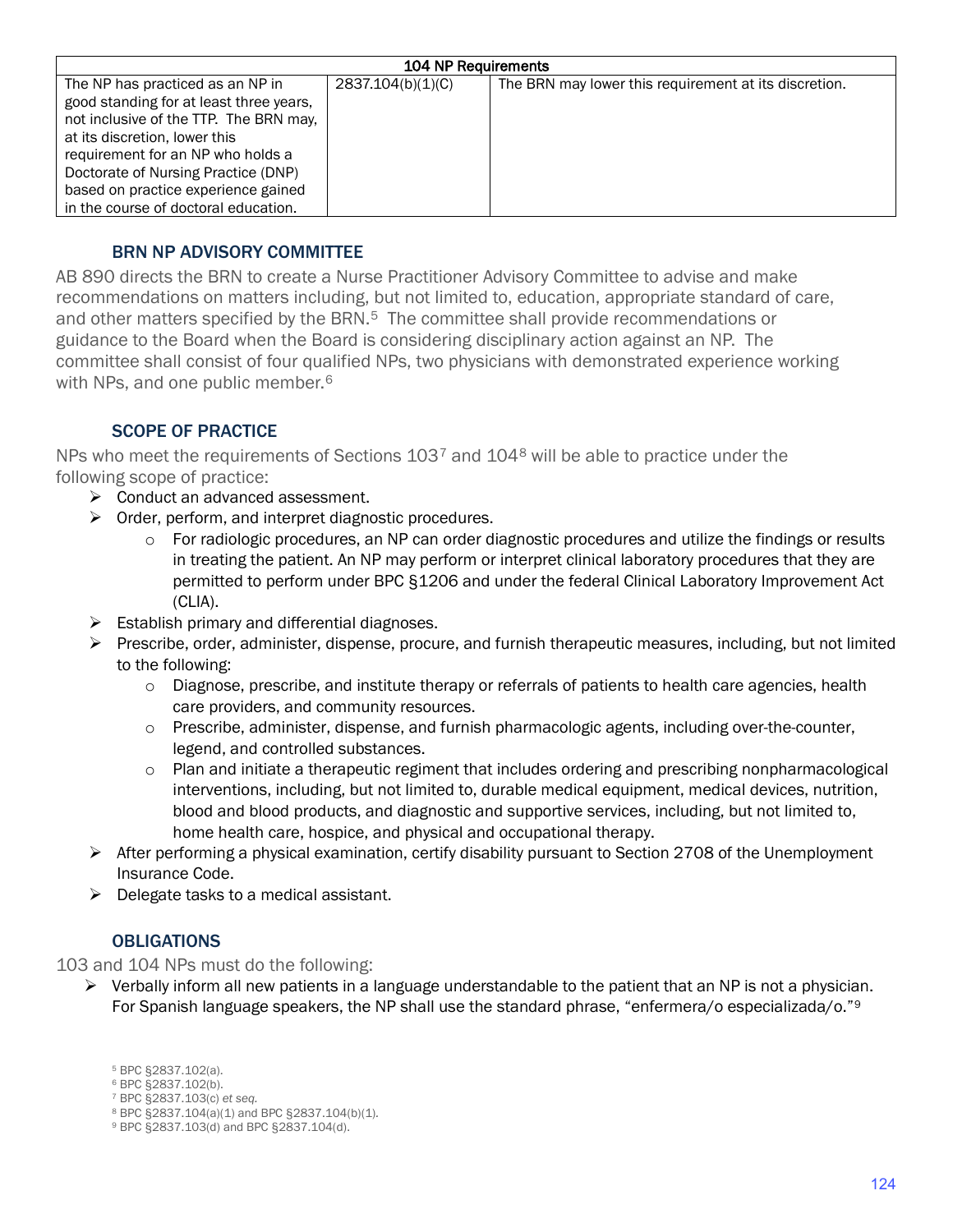- $\triangleright$  Post a notice in a conspicuous location accessible to public view that the NP is regulated by the BRN. The checked and complaints against an NP may be made.[10](#page-4-0)  notice shall include the BRN's telephone number and internet website where the NP's license may be
- $\triangleright$  Practice within their education and training and national certification.<sup>[11](#page-4-1)</sup>
- $\triangleright$  Refer patients to a physician or other health arts provider under certain circumstances or if the patient's condition is beyond the NP's education and training.[12](#page-4-2)
- $\triangleright$  Carry liability insurance.<sup>[13](#page-4-3)</sup>

#### TRANSITION TO PRACTICE

intended to prepare an NP to practice independently.<sup>15</sup> Topics that will be included in the TTP All 103 and 104 NPs will need to complete a "transition to practice" (TTP).[14](#page-4-4) AB890 directs the BRN to adopt, through regulation, minimum standards for the transition to practice. The TTP is three full-time equivalent years or 4,600 hours of additional clinical experience and mentorship include, but are not limited to, managing a panel of patients, working within a complex health care setting, interpersonal communication, interpersonal collaboration and team-based care, professionalism, and business management of a practice.[16](#page-4-6) If clinical experience is obtained prior to January 1, 2021 and meets the TTP requirements established by the BRN, that experience may be counted towards the TTP. Therefore, before an NP can become a 103 or 104 NP, the BRN will need to create TTP regulations.

#### MEDICAL STAFF MEMBERSHIP, PRIVILEGES, VOTING RIGHTS, AND DISCIPLINE

103 NPs and 104 NPs are authorized for medical staff eligibility and rights differently under AB890.

### 103 NPs

of the department to which the 103 NP is assigned.<sup>[20](#page-4-10)</sup> An NP shall not vote at department, division, In healthcare settings that have governing bodies as defined in Division 5 of Title 22 of the California Code of Regulations,  $17$  the 103 NPs shall adhere to all applicable medical staff bylaws,  $18$ be eligible to serve on medical staff and hospital committees,<sup>19</sup> and be eligible to attend meetings or other meetings unless the vote is regarding the determination of NP privileges with the organization, peer review of NP clinical practice, whether a licensee's employment is in the best interest of the communities served by a hospital pursuant to BPC §2401, or the vote is otherwise allowed by applicable bylaws.[21](#page-4-11)

#### 104 NPs

 meetings of the department to which the 104 NP is assigned.[23](#page-4-13)  104 NPs shall be eligible for membership of an organized medical staff.<sup>22</sup> The 104 NP may vote at

### **Discipline**

 If a medical staff executive or other administrator takes any of the following actions against a 103 NP or 104 NP as a result of peer review, the 103 NP or 104 NP will be reported to the BRN via an 805 report (referring to BPC §805):24

<span id="page-4-14"></span><span id="page-4-13"></span><span id="page-4-12"></span><span id="page-4-11"></span><span id="page-4-10"></span><span id="page-4-9"></span><span id="page-4-8"></span><span id="page-4-7"></span><span id="page-4-6"></span><span id="page-4-5"></span><span id="page-4-4"></span><span id="page-4-3"></span><span id="page-4-2"></span><span id="page-4-1"></span><span id="page-4-0"></span><sup>10</sup> BPC §2837.103(e) and BPC §2837.104(e).<br><sup>11</sup> BPC §2837.103(f) and BPC §2837.104(c) et seq.<br><sup>12</sup> BPC §2837.103(e) and BPC §2837.104(c) et seq.<br><sup>13</sup> BPC §2837.103(g) and BPC §2837.104(f).<br><sup>14</sup> BPC §2837.103(a)(1)(D) and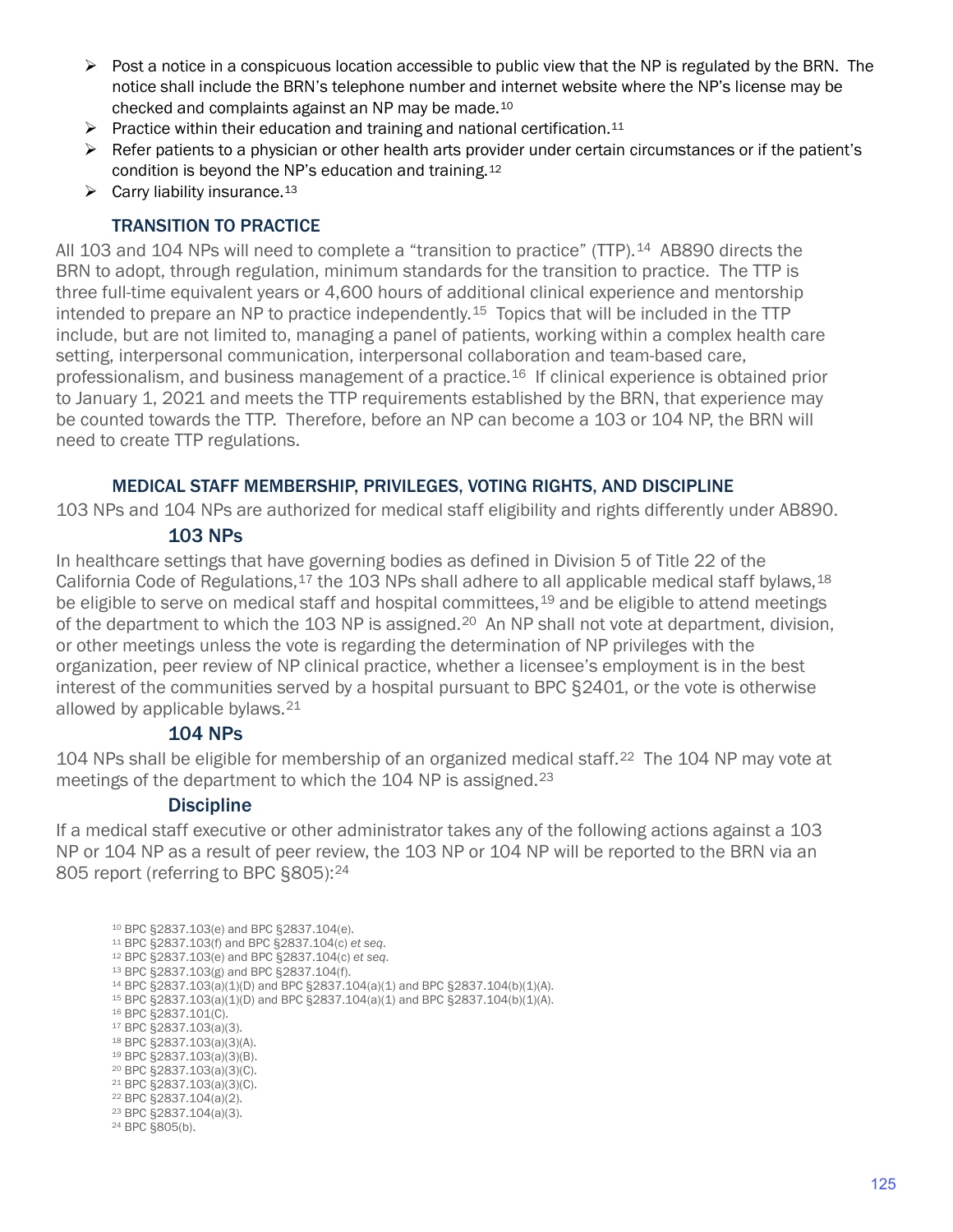- $\triangleright$  A 103 NP or 104 NP's application for staff privileges or membership is denied or rejected for a medical disciplinary cause or reason.[25](#page-5-0)
- $\triangleright$  A 103 NP or 104 NP's membership, staff privileges, or employment is terminated or revoked for a medical disciplinary cause or reason.[26](#page-5-1)
- cumulative total of 30 days or more for any 12-month period, for a medical disciplinary cause or reason.<sup>[27](#page-5-2)</sup>  $\triangleright$  Restrictions are imposed, or voluntarily accepted, on staff privileges, membership, or employment for a
- $\triangleright$  Resigns or takes a leave of absence from membership, staff privileges, or employment.<sup>28</sup>
- $\triangleright$  Withdraws or abandons their application for staff privileges or membership.<sup>29</sup>
- $\triangleright$  Withdraws or abandons their request for renewal of staff privileges or membership.<sup>[30](#page-5-5)</sup>

## PROHIBITION OF CONTROL OVER NP PRACTICE

For 103 NPs who practice in the settings delineated in BPC §2837.103(a)(2)(A)-(F) which are, in general, facilities and organized settings, any entity in this section shall not interfere with, control, or otherwise direct the professional judgement of an NP.<sup>[31](#page-5-6)</sup>

# REFERRALS TO PHYSICIANS AND OTHER LICENSED HEALTH CARE PROVIDERS

## 103 NPs

 condition of a patient is beyond the scope of the education and training of the 103 NP.[32](#page-5-7) 103 NPs shall refer a patient to a physician or other licensed health care provider if a situation or

## 104 NPs

104 NPs shall consult and collaborate with other healing arts providers based on the clinical condition of the patient to whom health care is provided. Physician consultation shall be obtained as specified in the individual protocols and under the following circumstances: [33](#page-5-8)

- Emergent conditions requiring prompt medical intervention after initial stabilizing care has been started.<sup>34</sup>
- $\blacktriangleright$  Acute decompensation of patient situation. [35](#page-5-10)
- Problem which is not resolving as anticipated.<sup>36</sup>
- $\blacktriangleright$  History, physical, or lab findings inconsistent with the clinical perspective.<sup>37</sup>
- $\blacktriangleright$  Upon request of the patient.<sup>38</sup>

104 NPs also shall establish a plan for referral of complex medical cases and emergencies to a physician or other appropriate healing arts provider and shall have an identified referral plan specific to the practice area that includes specific referral criteria. The referral plan shall address the following:[39](#page-5-14) 

- $\triangleright$  Whenever situations arise which go beyond the competence, scope of practice, or experience of the NP.40
- $\triangleright$  Whenever patient conditions fail to respond to the management plan as anticipated.<sup>[41](#page-5-16)</sup>
- $\triangleright$  Any patient with acute decompensation or rare condition.<sup>[42](#page-5-17)</sup>

<span id="page-5-17"></span><span id="page-5-16"></span><span id="page-5-15"></span><span id="page-5-14"></span><span id="page-5-13"></span><span id="page-5-12"></span><span id="page-5-11"></span><span id="page-5-10"></span><span id="page-5-9"></span><span id="page-5-8"></span><span id="page-5-7"></span><span id="page-5-6"></span><span id="page-5-5"></span><span id="page-5-4"></span><span id="page-5-3"></span><span id="page-5-2"></span><span id="page-5-1"></span><span id="page-5-0"></span>42 BPC §2837.104(c)(3)(C). Of note, the law has the word "decomposition". It has been changed to "decompensation" for the purposes of <sup>25</sup> BPC §805(b)(2).<br>
<sup>26</sup> BPC §805(b)(2).<br>
<sup>27</sup> BPC §805(b)(3).<br>
<sup>29</sup> BPC §805(c)(2).<br>
<sup>29</sup> BPC §805(c)(2).<br>
<sup>31</sup> BPC §805(c)(2).<br>
<sup>31</sup> BPC §2837.104(c)(2)(8).<br>
<sup>31</sup> BPC §2837.104(c)(2)(8).<br>
<sup>36</sup> BPC §2837.104(c)(2)(8).<br> this document.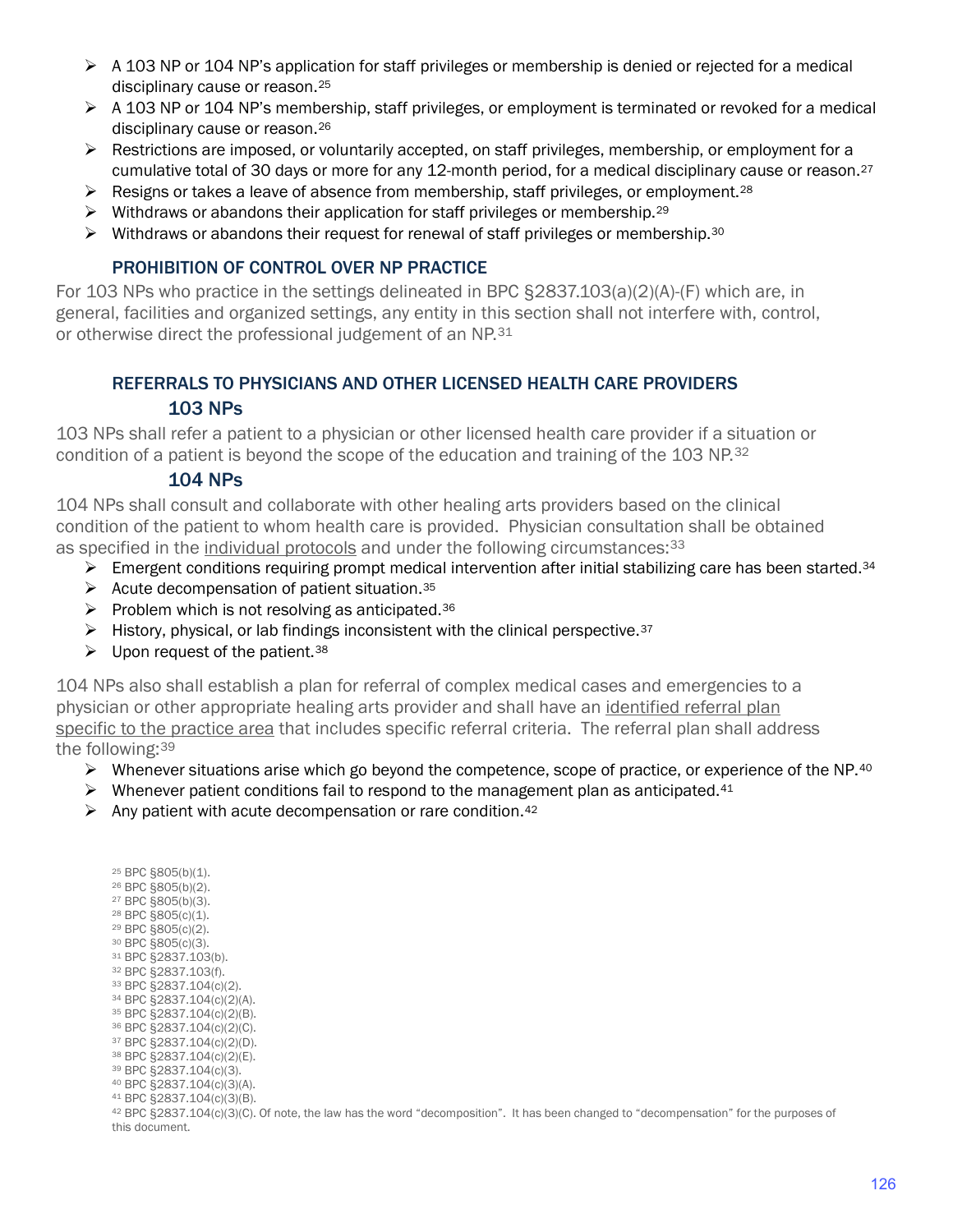- $\triangleright$  Any patient conditions that do not fit the commonly accepted diagnostic pattern for a disease or disorder.<sup>[43](#page-6-0)</sup>
- $\triangleright$  All emergency situations after initial stabilizing care has been started.<sup>[44](#page-6-1)</sup>

## PROHIBITION AGAINST SELF-REFERRAL

AB 890 makes self-referral prohibition under the Physician Ownership & Referral Act (PORA) applicable to 103 NPs and 104 NPs.[45](#page-6-2) 

<span id="page-6-2"></span><span id="page-6-1"></span><span id="page-6-0"></span>43 BPC §2837.104(c)(3)(D).<br><sup>44</sup> BPC §2837.104(c)(3)(E).<br><sup>45</sup> BPC §650.01.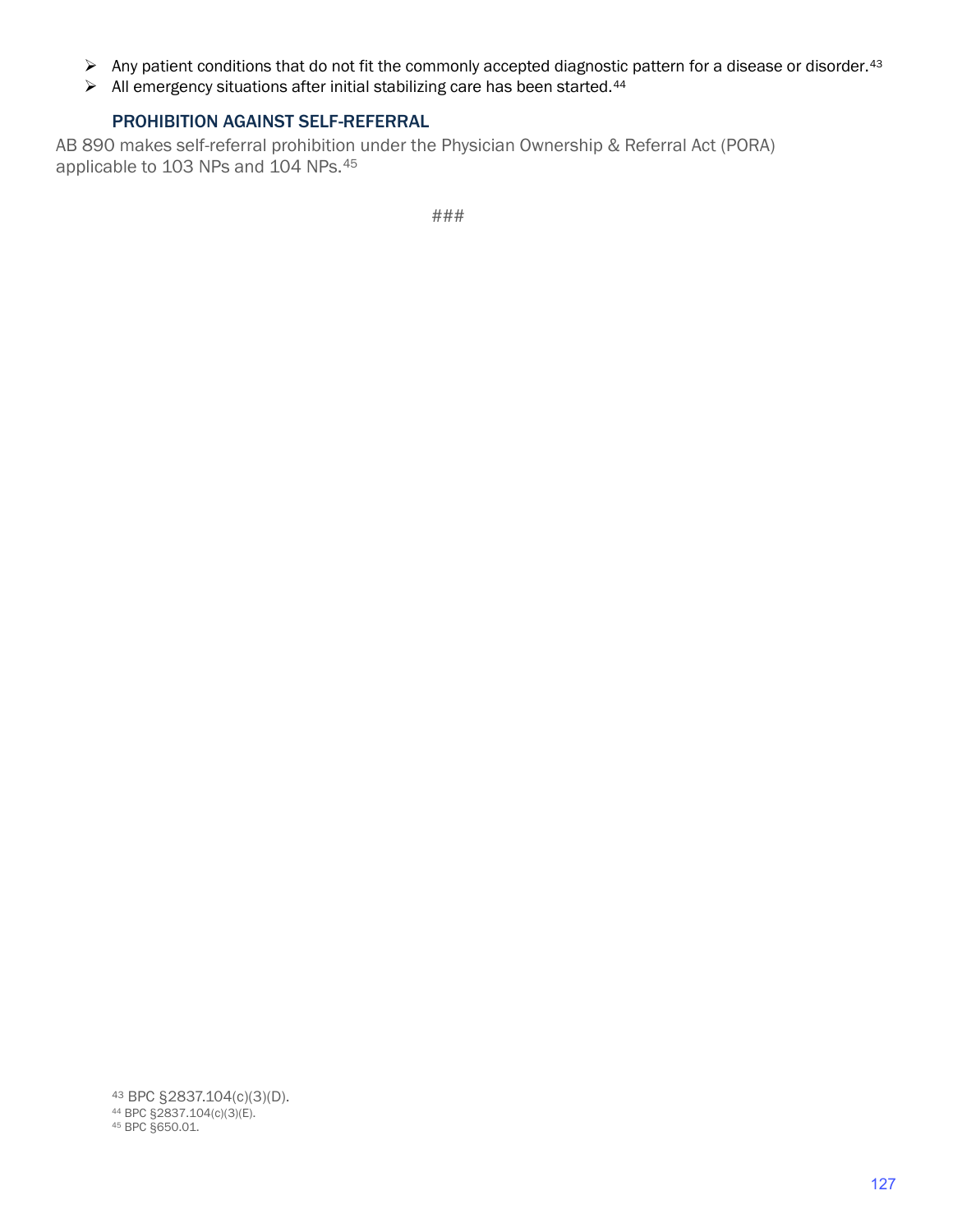# **BOARD OF REGISTERED NURSING Legislative Committee Agenda Item Summary**

# **AGENDA ITEM:** 13.0 **DATE:** November 18-19, 2020

| <b>ACTION REQUESTED:</b>  | Discussion and possible action regarding implementation of<br>Assembly Bill 890 (Reg. Sess. 2019-2020                                                                                                             |
|---------------------------|-------------------------------------------------------------------------------------------------------------------------------------------------------------------------------------------------------------------|
| <b>REQUESTED BY:</b>      | Dolores Trujillo RN, Chairperson, Legislative Committee                                                                                                                                                           |
| <b>BACKGROUND:</b>        | An act to amend Sections 650.01, 805, and 805.5 of, and to<br>add Article 8.5 (commencing with Section 2837.100) to Chapter<br>6 of Division 2 of, the Business and Professions Code, relating<br>to healing arts |
| <b>NEXT STEP:</b>         | Place on Agenda                                                                                                                                                                                                   |
| <b>PERSON TO CONTACT:</b> | Thelma Harris, RN, PHN, MSN<br>Chief of Legislation<br>(916) 574-7466<br>Thelma.Harris@dca.ca.gov                                                                                                                 |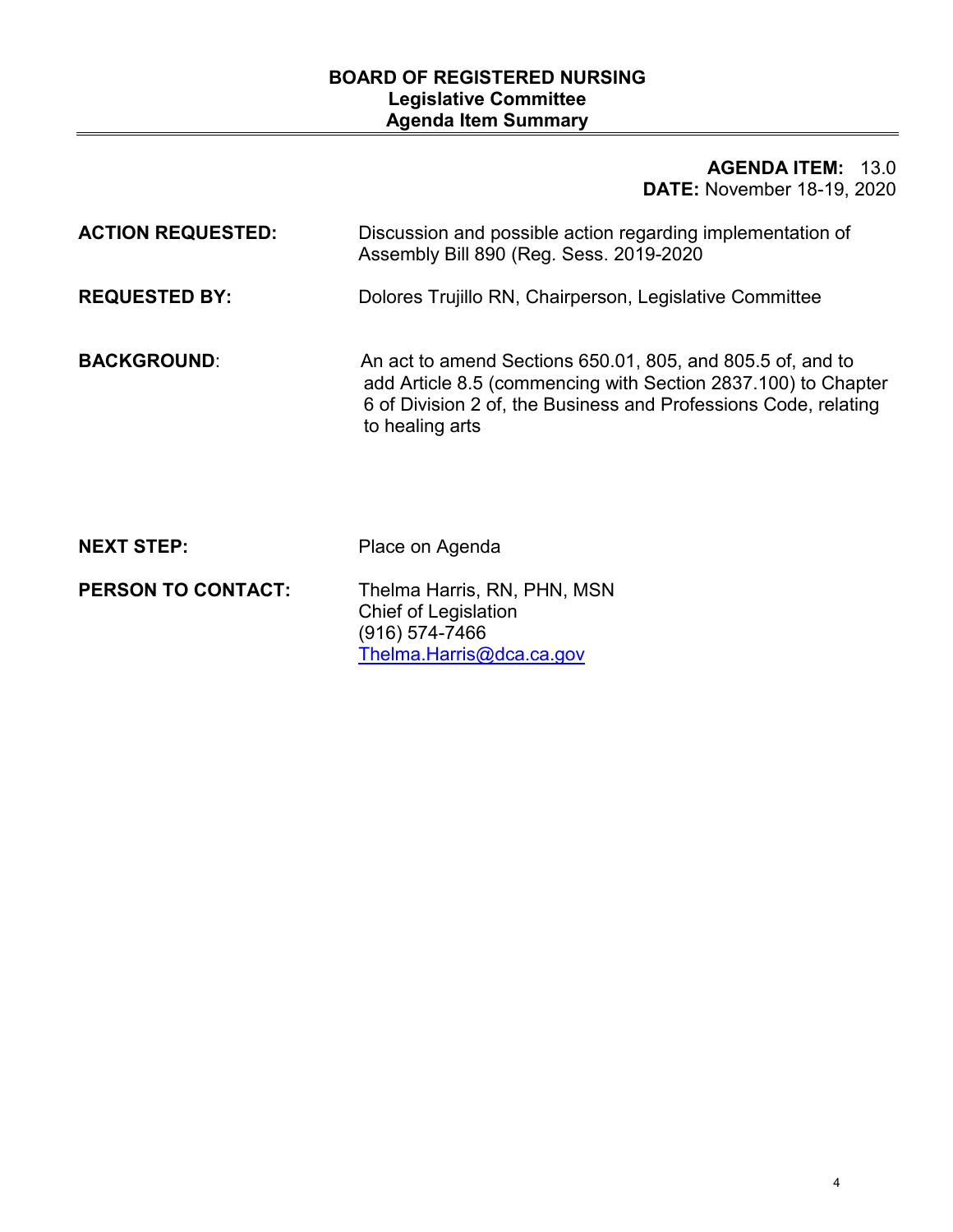## **Assembly Bill 890 Implementation Guidance November 18-19, 2020**

This Guidance is intended to provide further information on the California Board of Registered Nursing's (BRN) implementation of [Assembly Bill \(AB\) 890,](http://leginfo.legislature.ca.gov/faces/billNavClient.xhtml?bill_id=201920200AB890) now Article 8 Nurse Practitioners, Sections 2834-2837

# **BACKGROUND**

 AB 890 (Wood, Chapter 265 Statutes of 2020) amended Business and Professions Code (BPC) Sections 650.01, 805.5 and added Article 8.5 (commencing with Section 2837.100) to Chapter 6 of Division 2 of the BPC.

Article 8 Nurse Practitioners, Sections 2834-2837 are available for review at [https://rn.ca.gov/practice/npa.shtml.](https://rn.ca.gov/practice/npa.shtml)

- recommendations to the Board on matters relating to Nurse Practitioners (NP). • This law established the Nurse Practitioner Advisory Committee to advise and give
	- qualified physicians and surgeons and one public member.  $\circ$  The law requires the committee to consists of four of qualified NPs, two
- The law requires the committee to provide recommendations or guidance to the Board when the Board is considering disciplinary action against a NP.
- The law authorizes a NP who meets certain education experience and certification requirements to perform, in certain settings or organizations, specified functions without standardized procedures, including ordering, performing, and interpreting diagnostic procedures, certifying disability, and prescribing, administering, dispensing, and furnishing controlled substances.
	- organizations in accordance with specified conditions and requirements if the  $\circ$  The law, beginning January 1, 2023, also authorizes a NP to perform those functions without standardized procedures outside of specified settings or NP holds and active certification issued by the Board.
- specified education and experience requirements and will authorize the Board to • The law requires the Board to issue that certification to a NP who meets additional charge a fee for the cost of issuing the certificate.
- The law also requires the Board to request the department's Office of Professional Examination Services, or an equivalent organization, to perform an occupational analysis of nurse practitioners performing certain functions.
	- $\circ$  The law requires the occupational analysis to be completed by January 1, 2023.
- The law requires the Board to identify and develop a supplemental examination for licensees if needed based on the assessment, as provided.
- Existing law makes it unlawful for specified healing arts practitioners, including physicians and surgeons, psychologists, and acupuncturists, to refer a person for certain services, including laboratory, diagnostic nuclear medicine, and physical therapy, if the physician and surgeon or their immediate family has a financial interest with the person or in the entity that receives the referral. A violation of those provisions is a misdemeanor and subject to specified civil penalties and disciplinary action. This law will make those provisions applicable to a NP practicing pursuant to the specified provisions.
- • This law will include as a licentiate a NP practicing pursuant to the provisions, as specified, and make conforming changes. The law exempts a peer review body from the requirement to

5